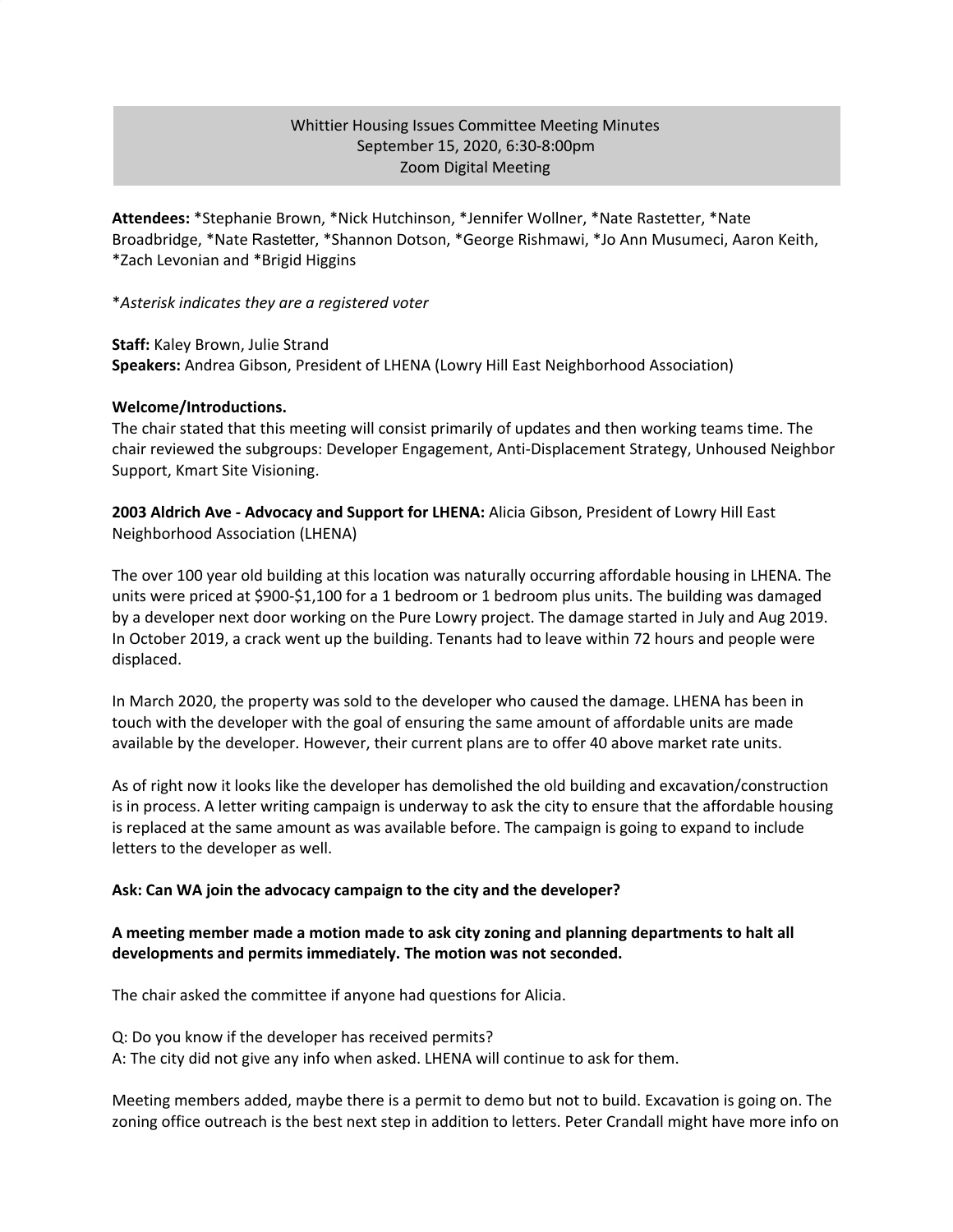the site plans. LHENA should ask him. Another member directed attention to this [page](http://apps.ci.minneapolis.mn.us/PIApp/InspectionPermitsRpt.aspx?Year=2020&Action=Show&PID=3302924110193) where active permits for the project are available.

Q: Is there any info online, guidelines for the letter writing campaign? Is there a thorough write up with up to the moment information?

A: Yes. There is a page on [LHENA's](https://www.thewedge.org/updates) website recording what has happened so far including newspaper articles. The page also contains guidance for letters and advocacy.

Q: What sort of legal counsel has LHENA engaged. ACLU? Other?

A: None at this time. It appears that the developer has found a loophole and the city has stated that this is legal.

On a related note, Alicia mentioned a desire to coordinate communications with developers by aligning WA's and LHENA's developer scorecards.

## **Policies Review**

The chair recognized and reviewed the standard of conduct policy, non descrimination and anti racism policy, and conflict of interest policy.

#### **Motion to approve agenda.** Seconded. **Motion passes.**

#### **Motion to approve minutes.** Seconded. **Motion passes.**

#### **Updates on Neighborhood Developments**

The presentation last month sent follow ups to the committee on accessibility and the management partners other properties. Anyone who is interested in looking over these can contact the chair.

Other new developments: A vacant lot at 25th St & 1 Ave was bought for a single family home. It will be 4 bedrooms and 2 stories to fit into the neighborhood. Construction is set to start this fall. A development that size doesn't go through the committee's scorecard process. If anyone wants more info on this development contact the chair.

Next month the committee will look at a new project on Lake Street between Kmart and the highway. It is a proposed redevelopment. The Kmart sub-group might think through this development during their working time.

Next month the anti-displacement subgroup would like to present to the full group. If you are interested in joining the convo before then the chair can connect you.

The city is starting a housing advisory committee and looking for a diversity of perspectives. The chair would love to help someone from this committee [apply.](http://www2.minneapolismn.gov/boards/openings/wcmsp-225471)

November's meeting will be replaced by the WA special meeting, please come.

## **Motion to adjourn for working groups.** Seconded. **Motion passes.**

# **Meeting adjourned at 7:18pm**

HI Meetings Every third Tuesday of the month **NEXT MEETING: Tuesday, October 20th, 6:30-8:00 pm @ Zoom**